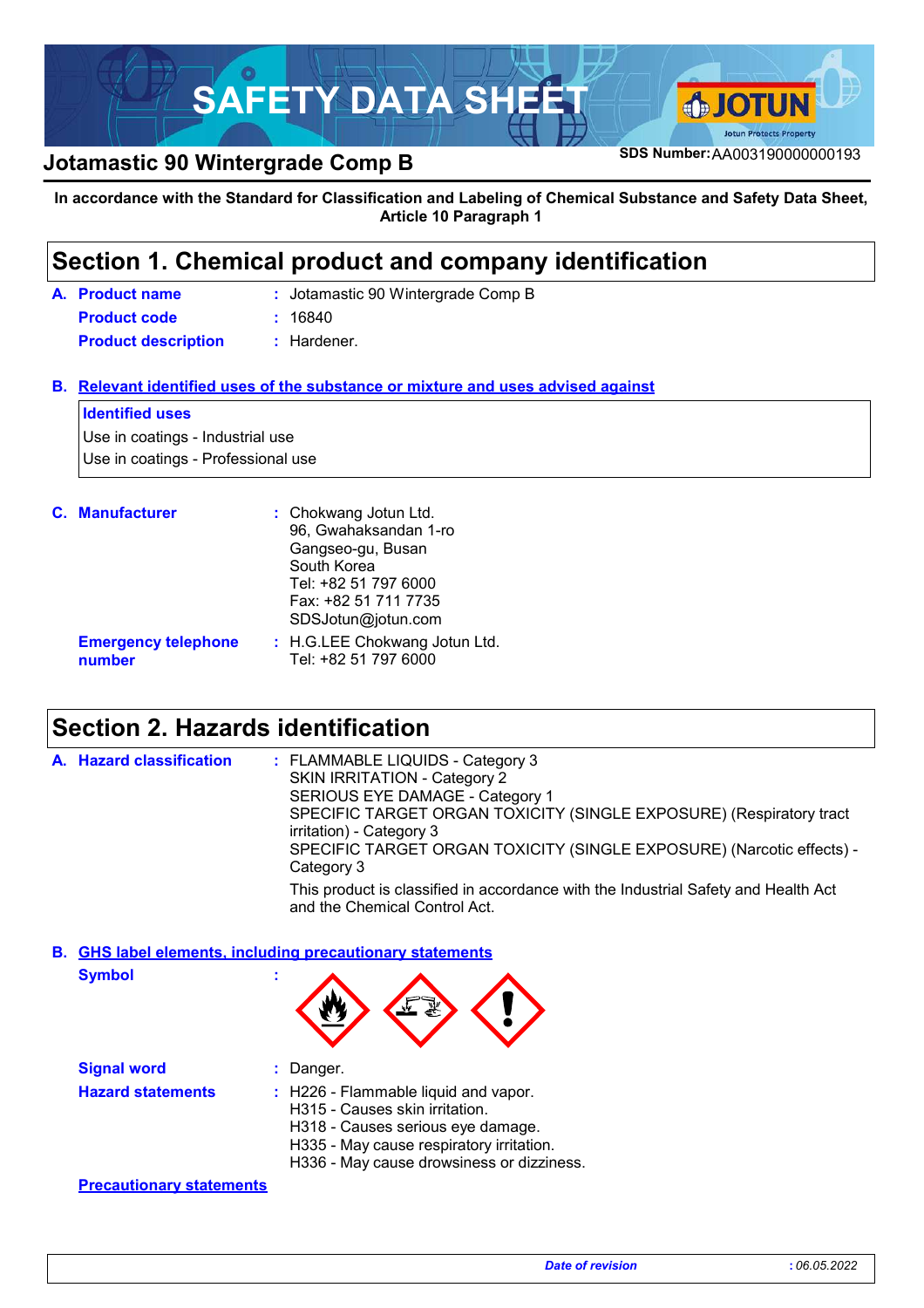### **Section 2. Hazards identification**

|    | <b>Prevention</b>                                            | : P280 - Wear protective gloves, protective clothing and eye or face protection.<br>P210 - Keep away from heat, hot surfaces, sparks, open flames and other ignition<br>sources. No smoking.<br>P271 - Use only outdoors or in a well-ventilated area.<br>P261 - Avoid breathing vapor.<br>P264 - Wash hands thoroughly after handling.                                                                                                                                                                                                                                                                                              |
|----|--------------------------------------------------------------|--------------------------------------------------------------------------------------------------------------------------------------------------------------------------------------------------------------------------------------------------------------------------------------------------------------------------------------------------------------------------------------------------------------------------------------------------------------------------------------------------------------------------------------------------------------------------------------------------------------------------------------|
|    | <b>Response</b>                                              | : P304 + P340, P312 - IF INHALED: Remove person to fresh air and keep<br>comfortable for breathing. Call a POISON CENTER or doctor if you feel unwell.<br>P303 + P361 + P353 - IF ON SKIN (or hair): Take off immediately all contaminated<br>clothing. Rinse skin with water.<br>P302 + P352 - IF ON SKIN: Wash with plenty of water.<br>P332 + P313 - If skin irritation occurs: Get medical advice or attention.<br>P305 + P351 + P338, P310 - IF IN EYES: Rinse cautiously with water for several<br>minutes. Remove contact lenses, if present and easy to do. Continue rinsing.<br>Immediately call a POISON CENTER or doctor. |
|    | <b>Storage</b>                                               | : P405 - Store locked up.<br>P403 + P233 - Store in a well-ventilated place. Keep container tightly closed.                                                                                                                                                                                                                                                                                                                                                                                                                                                                                                                          |
|    | <b>Disposal</b>                                              | : P501 - Dispose of contents and container in accordance with all local, regional,<br>national and international regulations.                                                                                                                                                                                                                                                                                                                                                                                                                                                                                                        |
| C. |                                                              |                                                                                                                                                                                                                                                                                                                                                                                                                                                                                                                                                                                                                                      |
|    | <b>Other hazards which do : None known.</b><br>not result in |                                                                                                                                                                                                                                                                                                                                                                                                                                                                                                                                                                                                                                      |

# **Section 3. Composition/information on ingredients**

| Substance/mixture     | : Mixture        |
|-----------------------|------------------|
| <b>Other means of</b> | : Not available. |
| <b>identification</b> |                  |

**classification**

| <b>Ingredient name</b> | ∣ Common name     | <b>Identifiers</b> | $\frac{9}{6}$ |
|------------------------|-------------------|--------------------|---------------|
| <b>b</b> utan-1-ol     | Tbutan-1-ol       | CAS: 71-36-3       | ≥20 - <25     |
| I ethvlenediamine      | l Ethvlenediamine | CAS: 107-15-3      | $\epsilon$    |

**There are no additional ingredients present which, within the current knowledge of the supplier and in the concentrations applicable, are classified as hazardous to health or the environment and hence require reporting in this section.**

**Occupational exposure limits, if available, are listed in Section 8.**

### **Section 4. First aid measures**

| A. Eye contact         | : Get medical attention immediately. Call a poison center or physician. Immediately<br>flush eyes with plenty of water, occasionally lifting the upper and lower eyelids.<br>Check for and remove any contact lenses. Continue to rinse for at least 10 minutes.<br>Chemical burns must be treated promptly by a physician.                                                                                                           |
|------------------------|---------------------------------------------------------------------------------------------------------------------------------------------------------------------------------------------------------------------------------------------------------------------------------------------------------------------------------------------------------------------------------------------------------------------------------------|
| <b>B.</b> Skin contact | : Get medical attention immediately. Call a poison center or physician. Flush<br>contaminated skin with plenty of water. Remove contaminated clothing and shoes.<br>Wash contaminated clothing thoroughly with water before removing it, or wear<br>gloves. Continue to rinse for at least 10 minutes. Chemical burns must be treated<br>promptly by a physician. Wash clothing before reuse. Clean shoes thoroughly<br>before reuse. |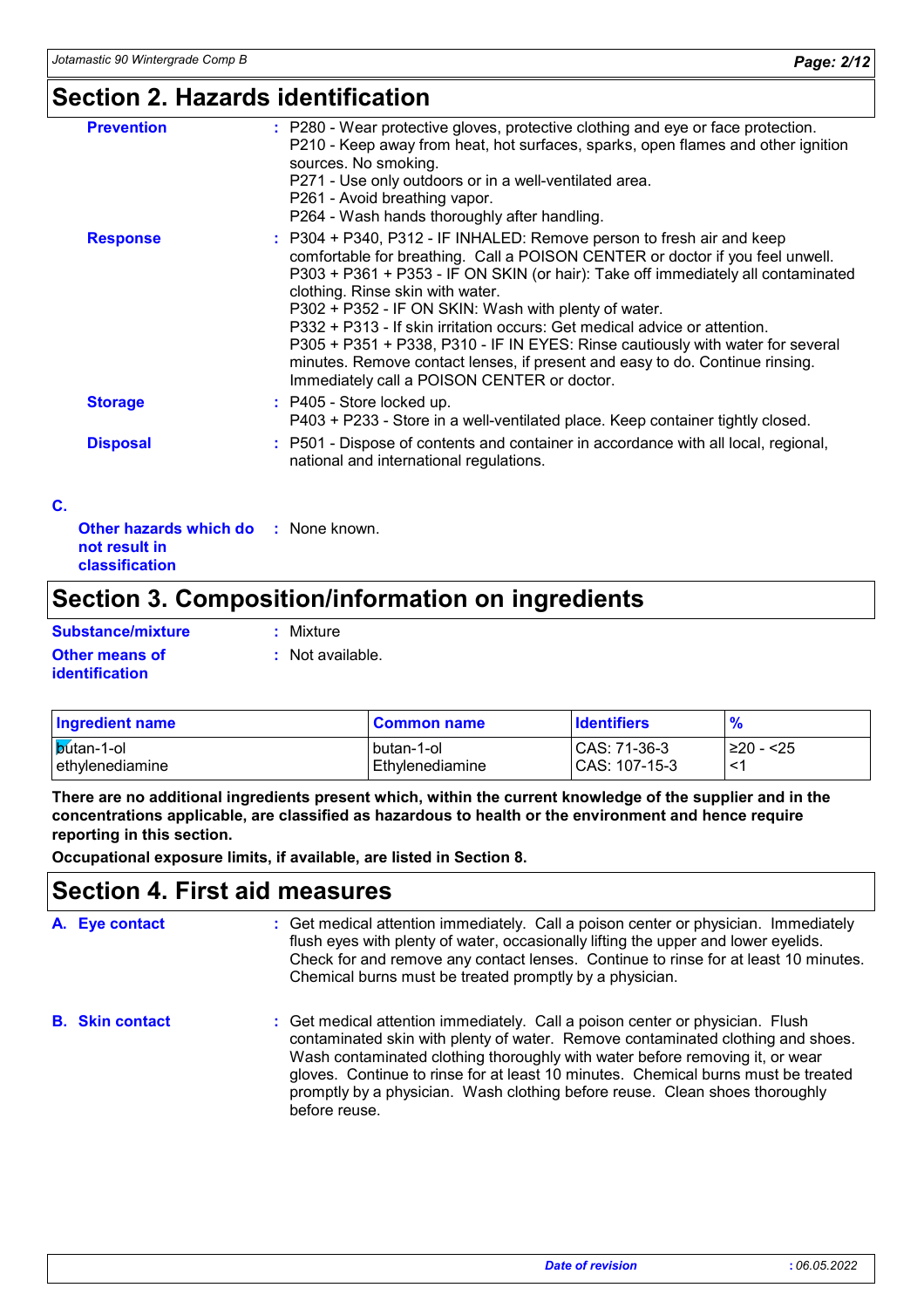## **Section 4. First aid measures**

| <b>C.</b> Inhalation              | Get medical attention immediately. Call a poison center or physician. Remove<br>victim to fresh air and keep at rest in a position comfortable for breathing. If it is<br>suspected that fumes are still present, the rescuer should wear an appropriate mask<br>or self-contained breathing apparatus. If not breathing, if breathing is irregular or if<br>respiratory arrest occurs, provide artificial respiration or oxygen by trained personnel.<br>It may be dangerous to the person providing aid to give mouth-to-mouth<br>resuscitation. If unconscious, place in recovery position and get medical attention<br>immediately. Maintain an open airway. Loosen tight clothing such as a collar, tie,<br>belt or waistband. In case of inhalation of decomposition products in a fire,<br>symptoms may be delayed. The exposed person may need to be kept under<br>medical surveillance for 48 hours. |
|-----------------------------------|---------------------------------------------------------------------------------------------------------------------------------------------------------------------------------------------------------------------------------------------------------------------------------------------------------------------------------------------------------------------------------------------------------------------------------------------------------------------------------------------------------------------------------------------------------------------------------------------------------------------------------------------------------------------------------------------------------------------------------------------------------------------------------------------------------------------------------------------------------------------------------------------------------------|
| <b>D.</b> Ingestion               | : Get medical attention immediately. Call a poison center or physician. Wash out<br>mouth with water. Remove dentures if any. If material has been swallowed and the<br>exposed person is conscious, give small quantities of water to drink. Stop if the<br>exposed person feels sick as vomiting may be dangerous. Do not induce vomiting<br>unless directed to do so by medical personnel. If vomiting occurs, the head should<br>be kept low so that vomit does not enter the lungs. Chemical burns must be treated<br>promptly by a physician. Never give anything by mouth to an unconscious person.<br>If unconscious, place in recovery position and get medical attention immediately.<br>Maintain an open airway. Loosen tight clothing such as a collar, tie, belt or<br>waistband.                                                                                                                |
| E. Notes to physician             | : In case of inhalation of decomposition products in a fire, symptoms may be delayed.<br>The exposed person may need to be kept under medical surveillance for 48 hours.                                                                                                                                                                                                                                                                                                                                                                                                                                                                                                                                                                                                                                                                                                                                      |
| <b>Specific treatments</b>        | : No specific treatment.                                                                                                                                                                                                                                                                                                                                                                                                                                                                                                                                                                                                                                                                                                                                                                                                                                                                                      |
| <b>Protection of first-aiders</b> | : No action shall be taken involving any personal risk or without suitable training. If it<br>is suspected that fumes are still present, the rescuer should wear an appropriate<br>mask or self-contained breathing apparatus. It may be dangerous to the person<br>providing aid to give mouth-to-mouth resuscitation. Wash contaminated clothing<br>thoroughly with water before removing it, or wear gloves.                                                                                                                                                                                                                                                                                                                                                                                                                                                                                               |

### **See toxicological information (Section 11)**

# **Section 5. Fire-fighting measures**

| A. | <b>Extinguishing media</b>                                             |                                                                                                                                                                                                                                                                                                                               |
|----|------------------------------------------------------------------------|-------------------------------------------------------------------------------------------------------------------------------------------------------------------------------------------------------------------------------------------------------------------------------------------------------------------------------|
|    | <b>Suitable extinguishing</b><br>media                                 | : Use dry chemical, $CO2$ , water spray (fog) or foam.                                                                                                                                                                                                                                                                        |
|    | <b>Unsuitable</b><br>extinguishing media                               | : Do not use water jet.                                                                                                                                                                                                                                                                                                       |
|    | <b>B.</b> Specific hazards arising<br>from the chemical                | : Flammable liquid and vapor. Runoff to sewer may create fire or explosion hazard.<br>In a fire or if heated, a pressure increase will occur and the container may burst, with<br>the risk of a subsequent explosion.                                                                                                         |
|    | <b>Hazardous thermal</b><br>decomposition products                     | : Decomposition products may include the following materials:<br>carbon dioxide<br>carbon monoxide<br>nitrogen oxides                                                                                                                                                                                                         |
|    | <b>C.</b> Special protective<br>equipment for fire-<br><b>fighters</b> | : Fire-fighters should wear appropriate protective equipment and self-contained<br>breathing apparatus (SCBA) with a full face-piece operated in positive pressure<br>mode.                                                                                                                                                   |
|    | <b>Special precautions for</b><br>fire-fighters                        | : Promptly isolate the scene by removing all persons from the vicinity of the incident if<br>there is a fire. No action shall be taken involving any personal risk or without<br>suitable training. Move containers from fire area if this can be done without risk.<br>Use water spray to keep fire-exposed containers cool. |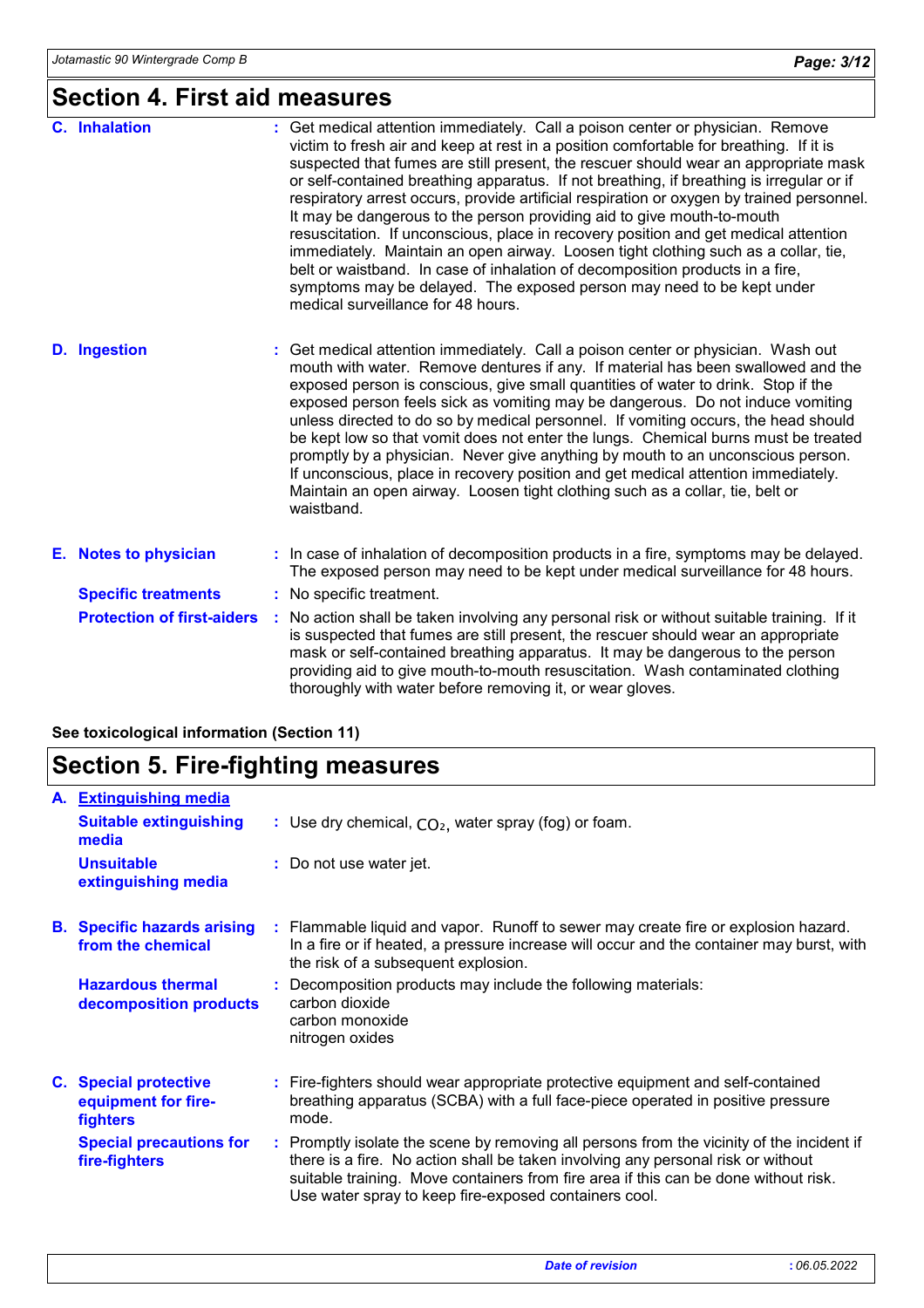## **Section 6. Accidental release measures**

| A. Personal precautions,<br>protective equipment<br>and emergency<br>procedures | : No action shall be taken involving any personal risk or without suitable training.<br>Evacuate surrounding areas. Keep unnecessary and unprotected personnel from<br>entering. Do not touch or walk through spilled material. Shut off all ignition sources.<br>No flares, smoking or flames in hazard area. Do not breathe vapor or mist. Provide<br>adequate ventilation. Wear appropriate respirator when ventilation is inadequate.<br>Put on appropriate personal protective equipment.                                                                                                                                                                                                                                                                        |
|---------------------------------------------------------------------------------|-----------------------------------------------------------------------------------------------------------------------------------------------------------------------------------------------------------------------------------------------------------------------------------------------------------------------------------------------------------------------------------------------------------------------------------------------------------------------------------------------------------------------------------------------------------------------------------------------------------------------------------------------------------------------------------------------------------------------------------------------------------------------|
| <b>B.</b> Environmental<br>precautions                                          | : Avoid dispersal of spilled material and runoff and contact with soil, waterways,<br>drains and sewers. Inform the relevant authorities if the product has caused<br>environmental pollution (sewers, waterways, soil or air).                                                                                                                                                                                                                                                                                                                                                                                                                                                                                                                                       |
|                                                                                 | C. Methods and materials for containment and cleaning up                                                                                                                                                                                                                                                                                                                                                                                                                                                                                                                                                                                                                                                                                                              |
| <b>Small spill</b>                                                              | : Stop leak if without risk. Move containers from spill area. Use spark-proof tools and<br>explosion-proof equipment. Dilute with water and mop up if water-soluble.<br>Alternatively, or if water-insoluble, absorb with an inert dry material and place in an<br>appropriate waste disposal container. Dispose of via a licensed waste disposal<br>contractor.                                                                                                                                                                                                                                                                                                                                                                                                      |
| <b>Large spill</b>                                                              | : Stop leak if without risk. Move containers from spill area. Use spark-proof tools and<br>explosion-proof equipment. Approach release from upwind. Prevent entry into<br>sewers, water courses, basements or confined areas. Wash spillages into an<br>effluent treatment plant or proceed as follows. Contain and collect spillage with non-<br>combustible, absorbent material e.g. sand, earth, vermiculite or diatomaceous earth<br>and place in container for disposal according to local regulations (see Section 13).<br>Dispose of via a licensed waste disposal contractor. Contaminated absorbent<br>material may pose the same hazard as the spilled product. Note: see Section 1 for<br>emergency contact information and Section 13 for waste disposal. |

# **Section 7. Handling and storage**

### **A. Precautions for safe handling**

| <b>Protective measures</b>                                                   | : Put on appropriate personal protective equipment (see Section 8). Do not get in<br>eyes or on skin or clothing. Do not breathe vapor or mist. Do not ingest. Use only<br>with adequate ventilation. Wear appropriate respirator when ventilation is<br>inadequate. Do not enter storage areas and confined spaces unless adequately<br>ventilated. Keep in the original container or an approved alternative made from a<br>compatible material, kept tightly closed when not in use. Store and use away from<br>heat, sparks, open flame or any other ignition source. Use explosion-proof electrical<br>(ventilating, lighting and material handling) equipment. Use only non-sparking tools.<br>Take precautionary measures against electrostatic discharges. Empty containers<br>retain product residue and can be hazardous. Do not reuse container. |
|------------------------------------------------------------------------------|-------------------------------------------------------------------------------------------------------------------------------------------------------------------------------------------------------------------------------------------------------------------------------------------------------------------------------------------------------------------------------------------------------------------------------------------------------------------------------------------------------------------------------------------------------------------------------------------------------------------------------------------------------------------------------------------------------------------------------------------------------------------------------------------------------------------------------------------------------------|
| <b>Advice on general</b><br>occupational hygiene                             | : Eating, drinking and smoking should be prohibited in areas where this material is<br>handled, stored and processed. Workers should wash hands and face before<br>eating, drinking and smoking. Remove contaminated clothing and protective<br>equipment before entering eating areas. See also Section 8 for additional<br>information on hygiene measures.                                                                                                                                                                                                                                                                                                                                                                                                                                                                                               |
| <b>B.</b> Conditions for safe<br>storage, including any<br>incompatibilities | : Store in accordance with local regulations. Store in a segregated and approved<br>area. Store in original container protected from direct sunlight in a dry, cool and well-<br>ventilated area, away from incompatible materials (see Section 10) and food and<br>drink. Store locked up. Eliminate all ignition sources. Separate from oxidizing<br>materials. Keep container tightly closed and sealed until ready for use. Containers<br>that have been opened must be carefully resealed and kept upright to prevent<br>leakage. Do not store in unlabeled containers. Use appropriate containment to<br>avoid environmental contamination. See Section 10 for incompatible materials<br>before handling or use.                                                                                                                                      |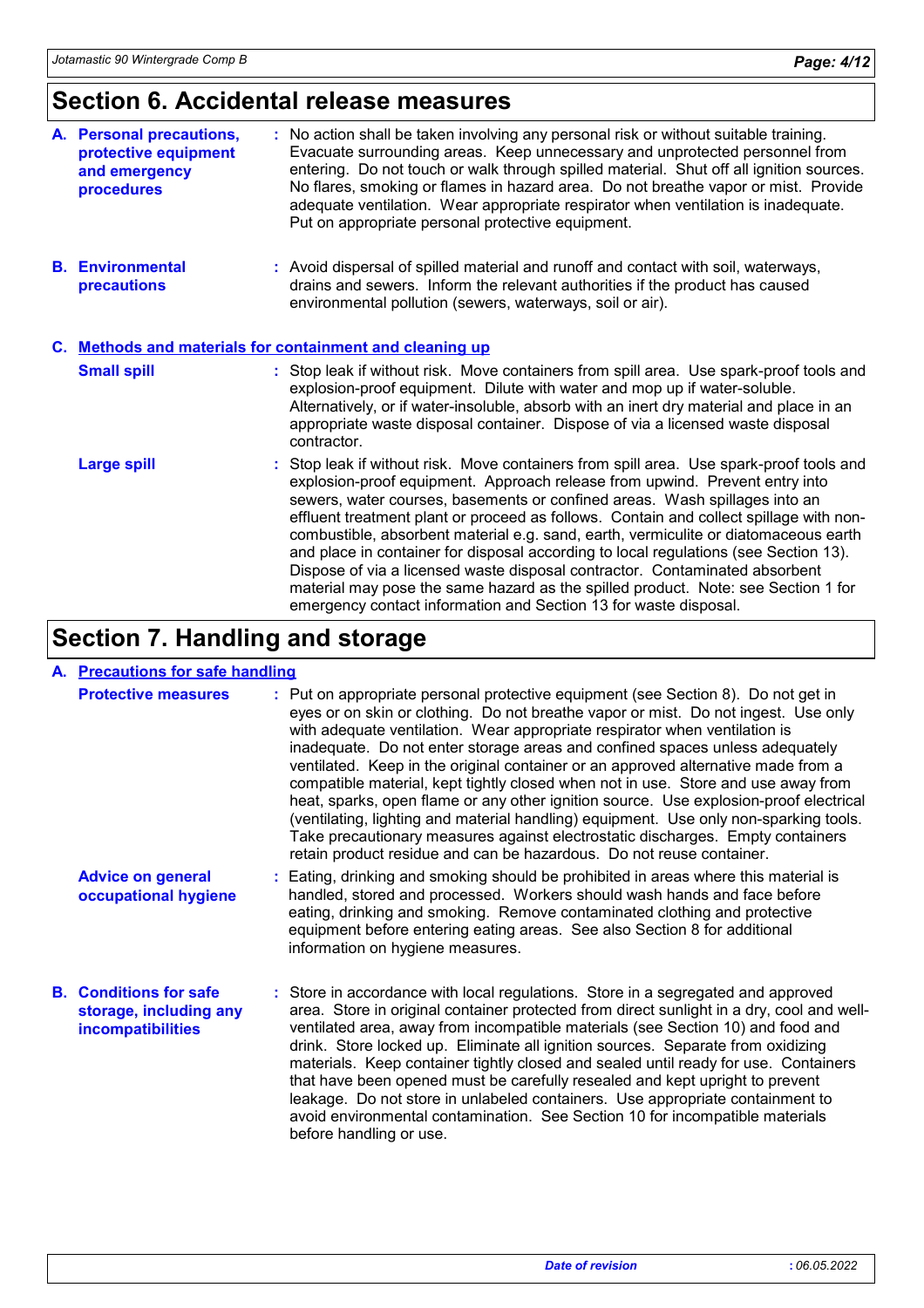## **Section 8. Exposure controls/personal protection**

#### **A. Control parameters**

**Occupational exposure limits**

| <b>Ingredient name</b> | <b>Exposure limits</b>                                                                                                                                      |
|------------------------|-------------------------------------------------------------------------------------------------------------------------------------------------------------|
| <b>b</b> utan-1-ol     | Ministry of Employment and Labor<br>(Republic of Korea, 1/2020). Absorbed                                                                                   |
| Ethylenediamine        | through skin.<br>TWA: 20 ppm 8 hours.<br>Ministry of Employment and Labor<br>(Republic of Korea, 1/2020). Absorbed<br>through skin.<br>TWA: 10 ppm 8 hours. |

| <b>controls</b>      | <b>B.</b> Appropriate engineering : Use only with adequate ventilation. Use process enclosures, local exhaust<br>ventilation or other engineering controls to keep worker exposure to airborne<br>contaminants below any recommended or statutory limits. The engineering controls<br>also need to keep gas, vapor or dust concentrations below any lower explosive<br>limits. Use explosion-proof ventilation equipment. |
|----------------------|---------------------------------------------------------------------------------------------------------------------------------------------------------------------------------------------------------------------------------------------------------------------------------------------------------------------------------------------------------------------------------------------------------------------------|
| <b>Environmental</b> | : Emissions from ventilation or work process equipment should be checked to ensure<br>the companion of the theory of the control of the state of control and controlled to a large the control of the control                                                                                                                                                                                                             |

**exposure controls** they comply with the requirements of environmental protection legislation. In some cases, fume scrubbers, filters or engineering modifications to the process equipment will be necessary to reduce emissions to acceptable levels.

#### **C. Personal protective equipment**

| <b>Respiratory protection</b> | : If workers are exposed to concentrations above the exposure limit, they must use<br>appropriate, certified respirators. Use respiratory mask with charcoal and dust filter<br>when spraying this product(as filter combination A2-P2 or NIOSH-approved P95). In<br>confined spaces, use compressed-air or fresh-air respiratory equipment. When use<br>of roller or brush, consider use of charcoalfilter.                                                                                                                                                                                                                                                                                                                                                                                                                                                                                                                                                                                                                                                                                                                                                                |
|-------------------------------|-----------------------------------------------------------------------------------------------------------------------------------------------------------------------------------------------------------------------------------------------------------------------------------------------------------------------------------------------------------------------------------------------------------------------------------------------------------------------------------------------------------------------------------------------------------------------------------------------------------------------------------------------------------------------------------------------------------------------------------------------------------------------------------------------------------------------------------------------------------------------------------------------------------------------------------------------------------------------------------------------------------------------------------------------------------------------------------------------------------------------------------------------------------------------------|
| <b>Eye protection</b>         | : Use safety eyewear designed to protect against splash of liquids.                                                                                                                                                                                                                                                                                                                                                                                                                                                                                                                                                                                                                                                                                                                                                                                                                                                                                                                                                                                                                                                                                                         |
| <b>Hand protection</b>        | : There is no one glove material or combination of materials that will give unlimited<br>resistance to any individual or combination of chemicals.<br>The breakthrough time must be greater than the end use time of the product.<br>The instructions and information provided by the glove manufacturer on use,<br>storage, maintenance and replacement must be followed.<br>Gloves should be replaced regularly and if there is any sign of damage to the glove<br>material.<br>Always ensure that gloves are free from defects and that they are stored and used<br>correctly.<br>The performance or effectiveness of the glove may be reduced by physical/chemical<br>damage and poor maintenance.<br>Barrier creams may help to protect the exposed areas of the skin but should not be<br>applied once exposure has occurred.<br>Wear suitable gloves tested to EN374.<br>Recommended, gloves(breakthrough time) > 8 hours: neoprene<br>May be used, gloves(breakthrough time) 4 - 8 hours: butyl rubber, Viton®, 4H,<br>Teflon, Barricade, CPF 3, Responder, nitrile rubber, PVC, polyvinyl alcohol (PVA)<br>Not recommended, gloves(breakthrough time) < 1 hour: PE |
|                               | For right choice of glove materials, with focus on chemical resistance and time of<br>penetration, seek advice by the supplier of chemical resistant gloves.                                                                                                                                                                                                                                                                                                                                                                                                                                                                                                                                                                                                                                                                                                                                                                                                                                                                                                                                                                                                                |
|                               | The user must check that the final choice of type of glove selected for handling this<br>product is the most appropriate and takes into account the particular conditions of<br>use, as included in the user's risk assessment.                                                                                                                                                                                                                                                                                                                                                                                                                                                                                                                                                                                                                                                                                                                                                                                                                                                                                                                                             |
| <b>Body protection</b>        | : Personal protective equipment for the body should be selected based on the task<br>being performed and the risks involved and should be approved by a specialist<br>before handling this product. When there is a risk of ignition from static electricity,<br>wear anti-static protective clothing. For the greatest protection from static<br>discharges, clothing should include anti-static overalls, boots and gloves.                                                                                                                                                                                                                                                                                                                                                                                                                                                                                                                                                                                                                                                                                                                                               |
|                               | :06.05.2022<br><b>Date of revision</b>                                                                                                                                                                                                                                                                                                                                                                                                                                                                                                                                                                                                                                                                                                                                                                                                                                                                                                                                                                                                                                                                                                                                      |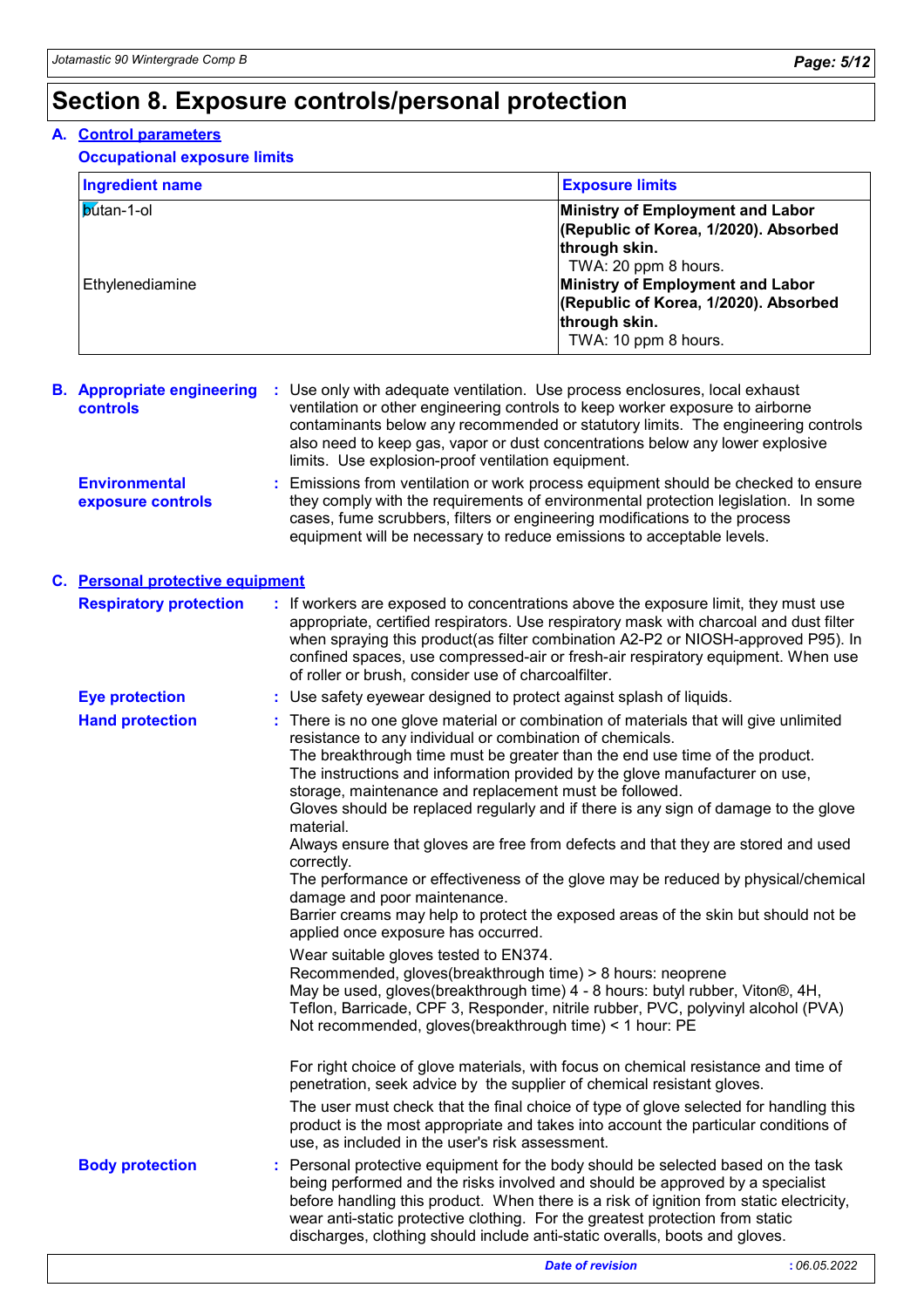### **Section 8. Exposure controls/personal protection**

**Hygiene measures :**

Wash hands, forearms and face thoroughly after handling chemical products, before eating, smoking and using the lavatory and at the end of the working period. Appropriate techniques should be used to remove potentially contaminated clothing. Wash contaminated clothing before reusing. Ensure that eyewash stations and safety showers are close to the workstation location.

## **Section 9. Physical and chemical properties**

The conditions of measurement of all properties are at standard temperature and pressure unless otherwise indicated.

|    | A. Appearance                                                        |    |                                                                              |
|----|----------------------------------------------------------------------|----|------------------------------------------------------------------------------|
|    | <b>Physical state</b>                                                |    | $:$ Liquid.                                                                  |
|    | <b>Color</b>                                                         |    | Clear                                                                        |
|    | <b>B.</b> Odor                                                       |    | Characteristic.                                                              |
|    | <b>C.</b> Odor threshold                                             |    | Not applicable.                                                              |
|    | D. pH                                                                |    | : Not applicable.                                                            |
| Е. | <b>Melting/freezing point</b>                                        |    | Not applicable.                                                              |
| F. | <b>Boiling point, initial</b><br>boiling point, and<br>boiling range |    | : Lowest known value: $119^{\circ}$ C (246.2°F) (butan-1-ol).                |
|    | G. Flash point                                                       |    | : Closed cup: 35°C                                                           |
|    | <b>H.</b> Evaporation rate                                           |    | : 0.44 (butan-1-ol) compared with butyl acetate                              |
| L. | <b>Flammability (solid, gas)</b>                                     |    | : Not applicable.                                                            |
|    | J. Lower and upper<br>explosive (flammable)<br><b>limits</b>         |    | $: 1.4 - 11.3%$                                                              |
|    | K. Vapor pressure                                                    |    | : Highest known value: <1 kPa (<7.5 mm Hg) (at $20^{\circ}$ C) (butan-1-ol). |
|    | L. Solubility                                                        |    | Insoluble in the following materials: cold water and hot water.              |
|    | <b>M.</b> Vapor density                                              |    | Highest known value: $2.6$ (Air = 1) (butan-1-ol).                           |
|    | N. Relative density                                                  |    | 1 g/cm <sup>3</sup>                                                          |
|    | O. Partition coefficient: n-<br>octanol/water                        |    | : Not available.                                                             |
|    | P. Auto-ignition<br>temperature                                      |    | : Lowest known value: $355^{\circ}$ C (671°F) (butan-1-ol).                  |
|    | Q. Decomposition<br>temperature                                      |    | : Not available.                                                             |
|    | R. Viscosity                                                         | t. | Kinematic (40°C (104°F)): >20.5 mm <sup>2</sup> /s (>20.5 cSt)               |
|    | S. Molecular weight                                                  | t. | Not applicable.                                                              |
|    |                                                                      |    |                                                                              |

### **Particle characteristics**

**Median particle size :** Not applicable.

## **Section 10. Stability and reactivity**

| A. | <b>Chemical stability</b>                           | : The product is stable.                                                                                                                                                     |
|----|-----------------------------------------------------|------------------------------------------------------------------------------------------------------------------------------------------------------------------------------|
|    | <b>Possibility of hazardous</b><br><b>reactions</b> | : Under normal conditions of storage and use, hazardous reactions will not occur.                                                                                            |
|    | <b>B.</b> Conditions to avoid                       | : Avoid all possible sources of ignition (spark or flame). Do not pressurize, cut, weld,<br>braze, solder, drill, grind or expose containers to heat or sources of ignition. |
|    | C. Incompatible materials                           | : Keep away from the following materials to prevent strong exothermic reactions:<br>oxidizing agents, strong alkalis, strong acids.                                          |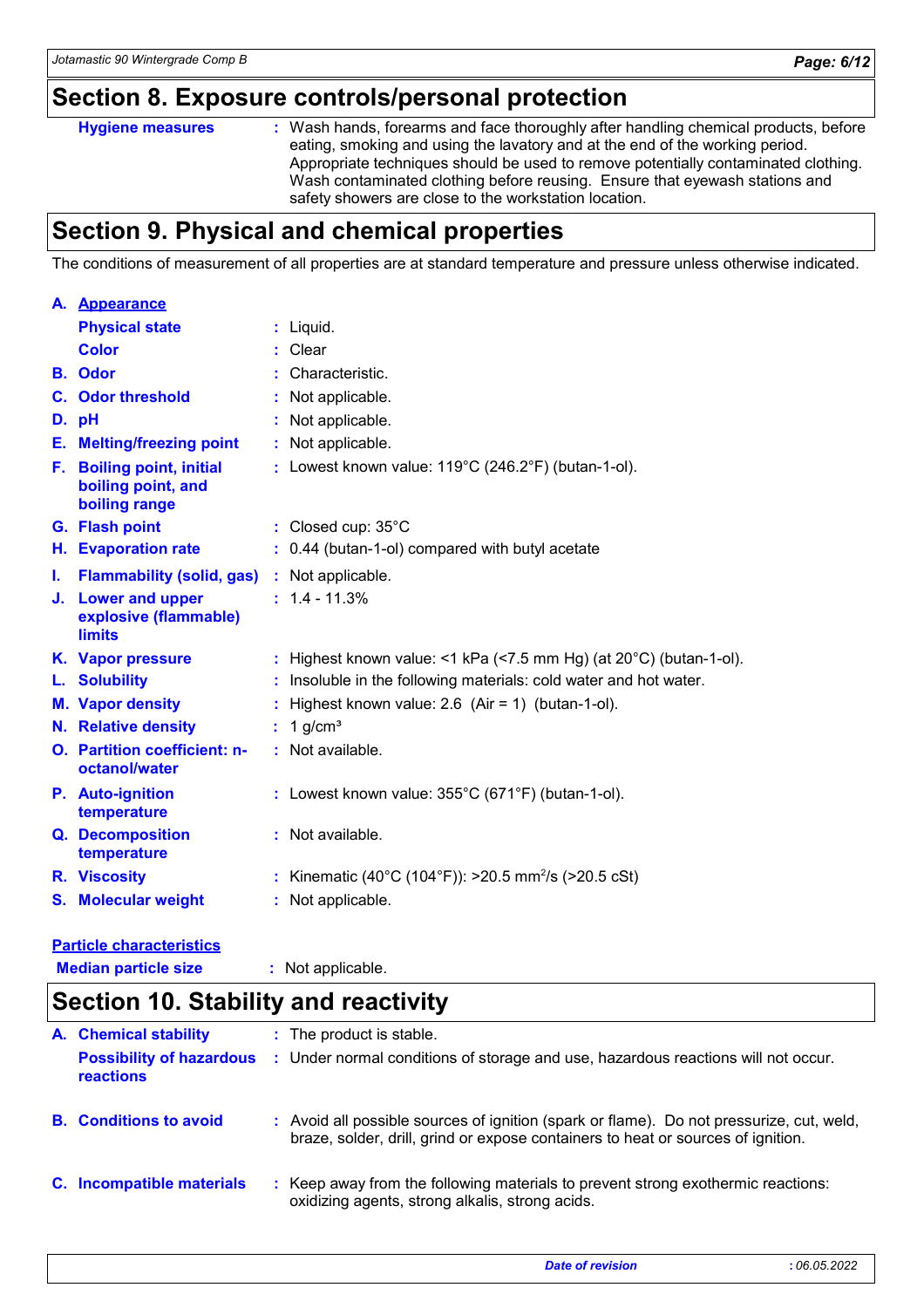## **Section 10. Stability and reactivity**

**Hazardous D. : decomposition products**

Under normal conditions of storage and use, hazardous decomposition products should not be produced.

# **Section 11. Toxicological information**

There are no data available on the mixture itself. See Sections 2 and 3 for details.

Exposure to component solvent vapor concentrations in excess of the stated occupational exposure limit may result in adverse health effects such as mucous membrane and respiratory system irritation and adverse effects on the kidneys, liver and central nervous system. Solvents may cause some of the above effects by absorption through the skin. Repeated or prolonged contact with the mixture may cause removal of natural fat from the skin, resulting in non-allergic contact dermatitis and absorption through the skin. Ingestion may cause nausea, diarrhea and vomiting.

**A. Information on the likely :** Not available. **routes of exposure**

#### **Potential acute health effects**

| <b>Inhalation</b>                   | : May cause drowsiness or dizziness. May cause respiratory irritation.                                                                                                                    |
|-------------------------------------|-------------------------------------------------------------------------------------------------------------------------------------------------------------------------------------------|
| <b>Ingestion</b>                    | : No known significant effects or critical hazards.                                                                                                                                       |
| <b>Skin contact</b>                 | : Causes skin irritation.                                                                                                                                                                 |
| <b>Eye contact</b>                  | : Causes serious eye damage.                                                                                                                                                              |
| <b>Over-exposure signs/symptoms</b> |                                                                                                                                                                                           |
| <b>Inhalation</b>                   | : Adverse symptoms may include the following:<br>respiratory tract irritation<br>coughing<br>nausea or vomiting<br>headache<br>drowsiness/fatigue<br>dizziness/vertigo<br>unconsciousness |
| <b>Ingestion</b>                    | : Adverse symptoms may include the following:<br>stomach pains                                                                                                                            |
| <b>Skin contact</b>                 | : Adverse symptoms may include the following:<br>pain or irritation<br>redness<br>blistering may occur                                                                                    |
| <b>Eye contact</b>                  | : Adverse symptoms may include the following:<br>pain<br>watering                                                                                                                         |

redness

### **B. Health hazards**

#### **Acute toxicity**

| <b>Product/ingredient name</b> | <b>Result</b>                | <b>Species</b> | <b>Dose</b>      | <b>Exposure</b>          |
|--------------------------------|------------------------------|----------------|------------------|--------------------------|
| <b>b</b> utan-1-ol             | LD50 Oral                    | Rat            | 790 mg/kg        |                          |
| Ethylenediamine                | <b>LC50 Inhalation Vapor</b> | Rat            | $7 \text{ mg/l}$ | 4 hours                  |
|                                | LD50 Dermal                  | Rabbit         | 730 uL/kg        | -                        |
|                                | LD50 Oral                    | Rat            | 1200 mg/kg       | $\overline{\phantom{0}}$ |

#### **Irritation/Corrosion**

| <b>Product/ingredient name</b> | <b>Result</b>            | <b>Species</b> | <b>Score</b> | <b>Exposure</b>            | <b>Observation</b> |
|--------------------------------|--------------------------|----------------|--------------|----------------------------|--------------------|
| $\mathsf{E}$ thylenediamine    | Eyes - Severe irritant   | Rabbit         |              | 24 hours                   |                    |
|                                | Eyes - Severe irritant   | Rabbit         |              | 750 ug<br>750 ug           |                    |
|                                | Skin - Moderate irritant | Rabbit         |              | ⊥450 mg                    |                    |
|                                | l Skin - Severe irritant | Rabbit         |              | <b>24 hours 10</b><br>  mg |                    |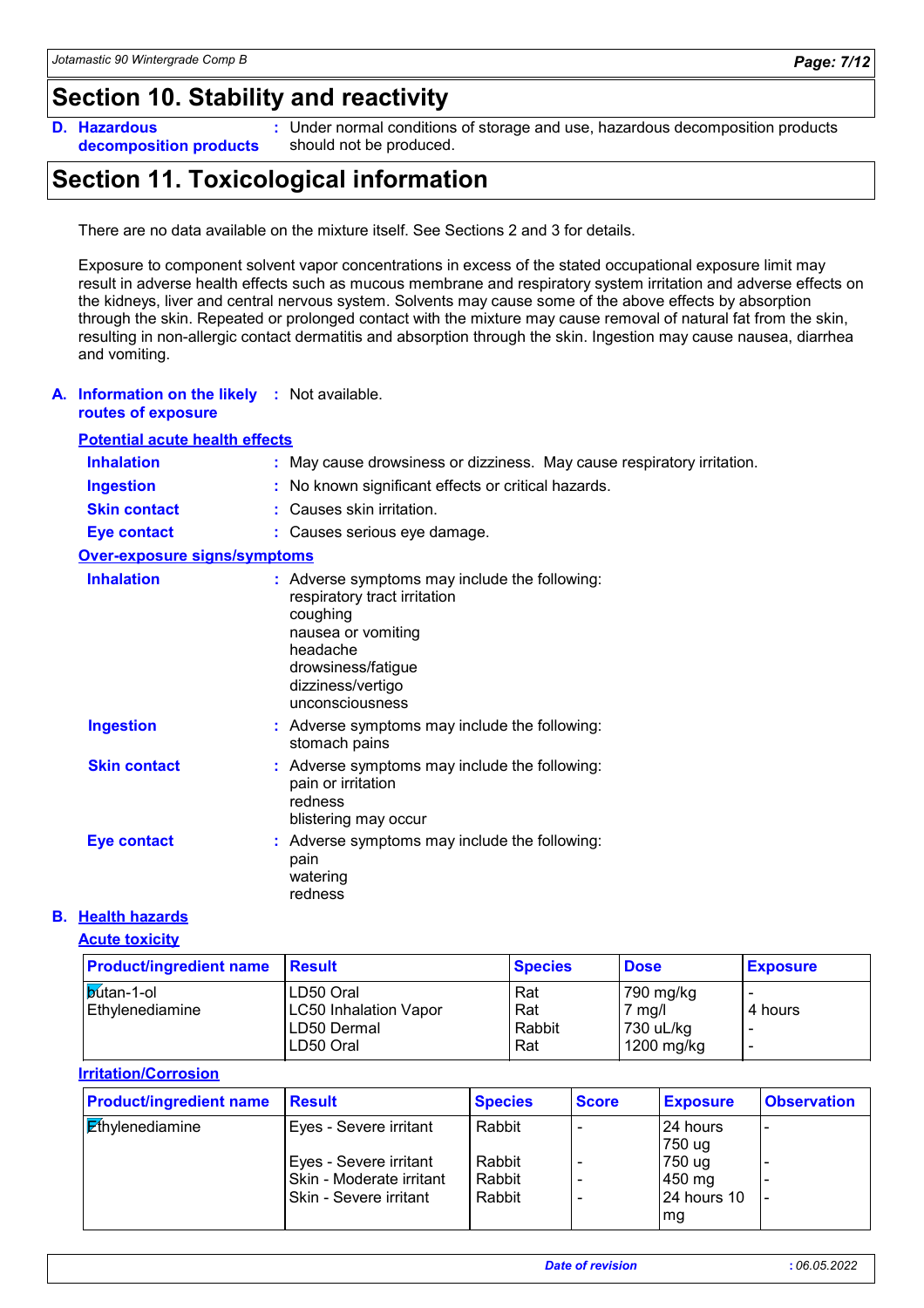## **Section 11. Toxicological information**

#### **Sensitization**

| <b>Product/ingredient name</b> | <b>Route of</b><br><b>exposure</b> | <b>Species</b>                  | <b>Result</b> |
|--------------------------------|------------------------------------|---------------------------------|---------------|
| $\mathsf{E}$ thylenediamine    | skin                               | Mammal - species<br>unspecified | Sensitizing   |

**CMR - ISHA Article 42 Occupational Exposure Limits**

Not available.

### **Mutagenicity**

**Conclusion/Summary :** No known significant effects or critical hazards.

#### **Carcinogenicity**

**Conclusion/Summary :** No known significant effects or critical hazards.

#### **Classification**

| <b>Product/ingredient name OSHA</b> | <b>IARC</b> | <b>NTP</b> | <b>ACGIH</b> |
|-------------------------------------|-------------|------------|--------------|
| Ethylenediamine                     |             |            | A4           |

### **Reproductive toxicity**

Not available.

#### **Teratogenicity**

**Conclusion/Summary :** No known significant effects or critical hazards. **Specific target organ toxicity (single exposure)**

| <b>Product/ingredient name</b> | <b>Category</b> | <b>Route of</b><br>exposure | <b>Target organs</b>                   |
|--------------------------------|-----------------|-----------------------------|----------------------------------------|
| Ibutan-1-ol                    | Category 3      | $\overline{\phantom{0}}$    | Respiratory tract                      |
|                                | Category 3      |                             | <b>lirritation</b><br>Narcotic effects |

**Specific target organ toxicity (repeated exposure)**

Not available.

#### **Aspiration hazard**

Not available.

#### **Potential chronic health effects**

| <b>Chronic toxicity</b>      |                                                     |
|------------------------------|-----------------------------------------------------|
| <b>General</b>               | : No known significant effects or critical hazards. |
| <b>Carcinogenicity</b>       | : No known significant effects or critical hazards. |
| <b>Mutagenicity</b>          | : No known significant effects or critical hazards. |
| <b>Reproductive toxicity</b> | : No known significant effects or critical hazards. |

#### **Numerical measures of toxicity**

#### **Acute toxicity estimates**

| <b>Product/ingredient name</b>                   | Oral (mg/<br>kg) | <b>Dermal</b><br>(mg/kg) | <b>Inhalation</b><br>(gases)<br>(ppm) | <b>Inhalation</b><br>(vapors)<br>(mg/l) | <b>Inhalation</b><br><b>(dusts)</b><br>and mists)<br>(mg/l) |
|--------------------------------------------------|------------------|--------------------------|---------------------------------------|-----------------------------------------|-------------------------------------------------------------|
| <b>Jotamastic 90 Wintergrade Comp B (MM-WCS)</b> | 2500             | 33333.3                  | N/A                                   | N/A                                     | N/A                                                         |
| butan-1-ol                                       | 500              | IN/A                     | N/A                                   | N/A                                     | N/A                                                         |
| Ethylenediamine                                  | 500              | 300                      | N/A                                   | N/A                                     | N/A                                                         |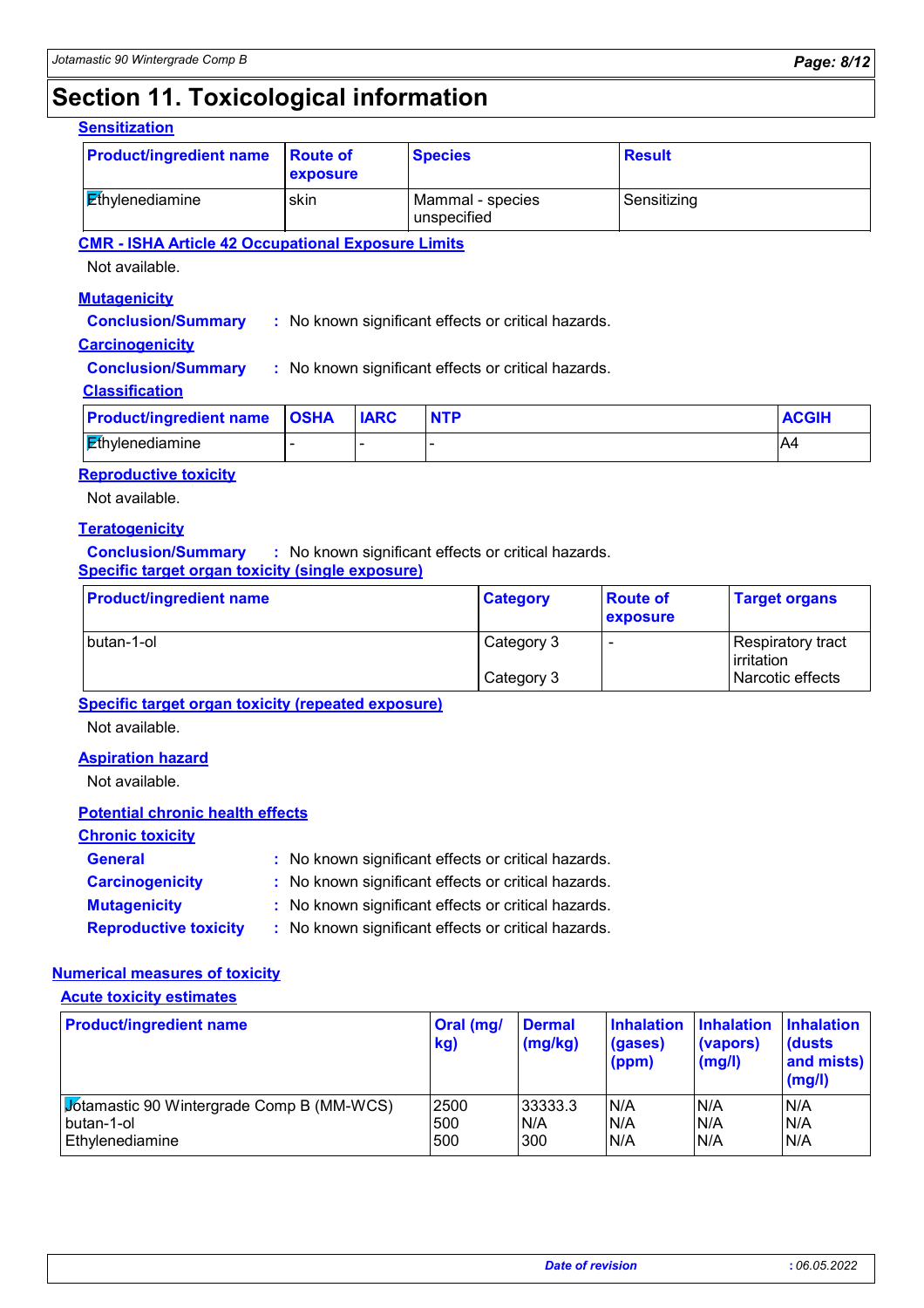## **Section 12. Ecological information**

### **A. Ecotoxicity**

No known significant effects or critical hazards.

| <b>Product/ingredient name</b> | ⊪Result                            | <b>Species</b>                    | <b>Exposure</b> |
|--------------------------------|------------------------------------|-----------------------------------|-----------------|
| $\mathbf{E}$ thylenediamine    | Acute EC50 100000 µg/l Fresh water | Algae - Chlorella pyrenoidosa     | 96 hours        |
|                                | Acute LC50 115.7 mg/l Fresh water  | <b>Fish - Pimephales promelas</b> | 96 hours        |
|                                | Chronic NOEC 160 µg/l Fresh water  | Daphnia - Daphnia magna           | 21 days         |

#### **Persistence and degradability B.**

Not available.

#### **Bioaccumulative potential C.**

| <b>Product/ingredient name</b> LogP <sub>ow</sub> |              | <b>BCF</b> | <b>Potential</b> |
|---------------------------------------------------|--------------|------------|------------------|
| <b>b</b> útan-1-ol                                |              |            | low              |
| Ethylenediamine                                   | 7.02<br>$-1$ |            | low              |

| <b>D.</b> Mobility in soil  |                  |
|-----------------------------|------------------|
| <b>Soil/water partition</b> | : Not available. |
| <b>coefficient (Koc)</b>    |                  |

**:** No known significant effects or critical hazards. **E.**

### **Section 13. Disposal considerations**

The generation of waste should be avoided or minimized wherever possible. Disposal of this product, solutions and any by-products should at all times comply with the requirements of environmental protection and waste disposal legislation and any regional local authority requirements. Dispose of surplus and nonrecyclable products via a licensed waste disposal contractor. Waste should not be disposed of untreated to the sewer unless fully compliant with the requirements of all authorities with jurisdiction. Waste packaging should be recycled. Incineration or landfill should only be considered when recycling is not feasible. **A. Disposal methods :**

**B. Disposal precautions :** This material and its container must be disposed of in a safe way. Care should be taken when handling emptied containers that have not been cleaned or rinsed out. Empty containers or liners may retain some product residues. Vapor from product residues may create a highly flammable or explosive atmosphere inside the container. Do not cut, weld or grind used containers unless they have been cleaned thoroughly internally. Avoid dispersal of spilled material and runoff and contact with soil, waterways, drains and sewers.

|                                         | <b>UN</b>      | <b>IMDG</b>   | <b>IATA</b>    |
|-----------------------------------------|----------------|---------------|----------------|
| A. UN number                            | <b>UN1263</b>  | <b>UN1263</b> | <b>UN1263</b>  |
| <b>B. UN proper</b><br>shipping name    | Paint          | Paint         | Paint          |
| <b>C. Transport</b><br>hazard class(es) | $\overline{3}$ | 3             | 3              |
| <b>D. Packing group</b>                 | ШI             | Ш             | $\mathbf{III}$ |
| <b>E. Environmental</b><br>hazards      | No.            | No.           | No.            |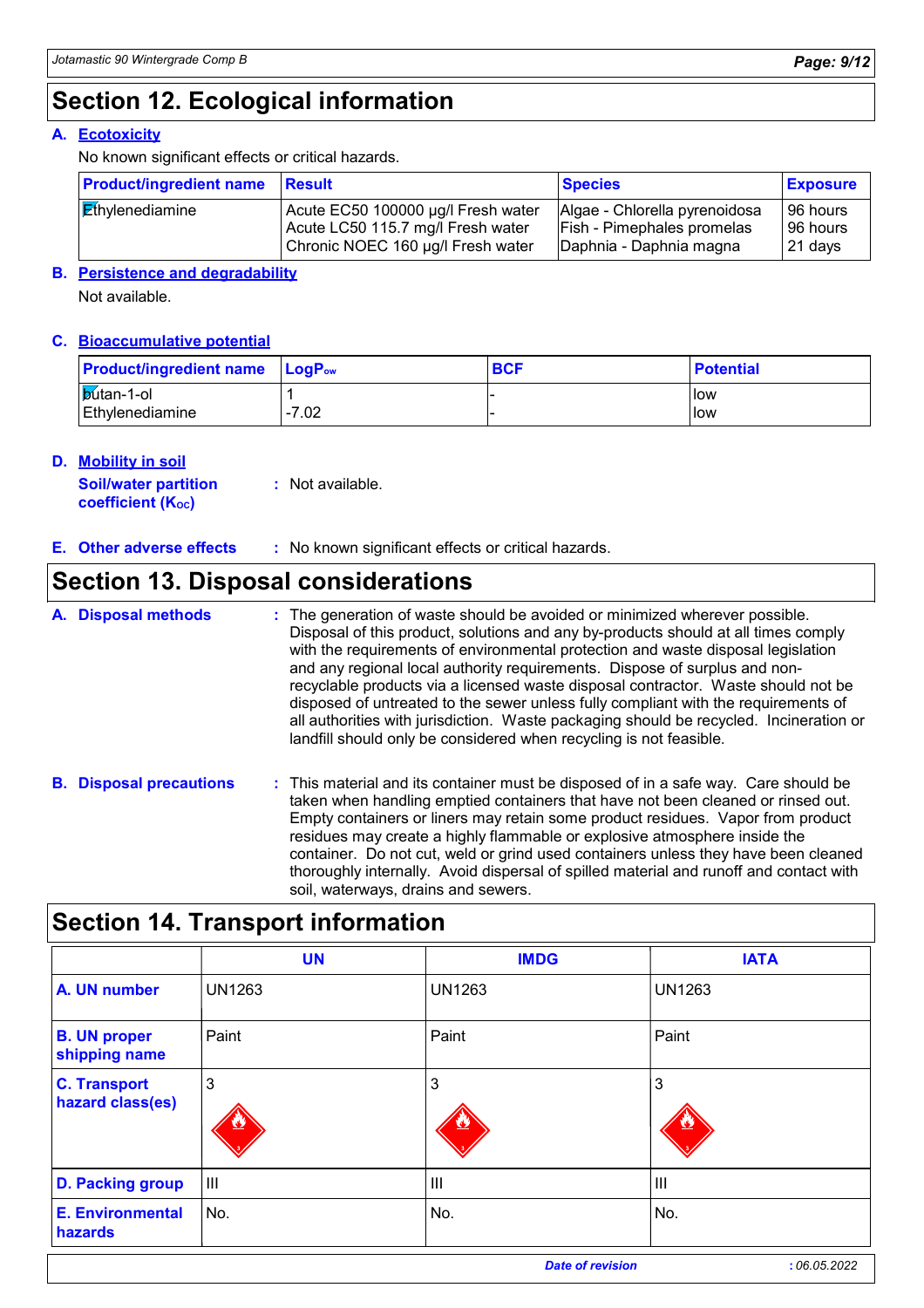# **Section 14. Transport information**

| <b>Additional information</b>                                             |                                                                                                                                                                                                                    |
|---------------------------------------------------------------------------|--------------------------------------------------------------------------------------------------------------------------------------------------------------------------------------------------------------------|
| <b>UN</b>                                                                 | $:$ Tunnel restriction code: (D/E)<br>Hazard identification number: 30                                                                                                                                             |
| <b>IMDG</b>                                                               | : Emergency schedules F-E, S-E                                                                                                                                                                                     |
| <b>F. Special precautions for</b><br><b>user</b>                          | : Transport within user's premises: always transport in closed containers that are<br>upright and secure. Ensure that persons transporting the product know what to do in<br>the event of an accident or spillage. |
|                                                                           | IMDG: Viscous substance. Transport in accordance with paragraph 2.3.2.5<br>(applicable to receptacles $\leq$ 450 litre capacity).                                                                                  |
| <b>Transport in bulk according : Not available.</b><br>to IMO instruments |                                                                                                                                                                                                                    |

Transport in accordance with ADR/RID, IMDG/IMO and ICAO/IATA and national regulation.

# **Section 15. Regulatory information**

|  | A. Regulation according to ISHA                                                                                                  |  |                                                  |  |  |  |
|--|----------------------------------------------------------------------------------------------------------------------------------|--|--------------------------------------------------|--|--|--|
|  | <b>ISHA article 117</b><br>(Harmful substances<br>prohibited from<br>manufacture)                                                |  | : None of the components are listed.             |  |  |  |
|  | <b>ISHA article 118</b><br>(Harmful substances<br>requiring permission)                                                          |  | : None of the components are listed.             |  |  |  |
|  | <b>Article 2 of Youth</b><br><b>Protection Act on</b><br><b>Substances Hazardous</b><br>to Youth                                 |  | : Not applicable.                                |  |  |  |
|  | <b>Exposure Limits of Chemical Substances and Physical Factors</b>                                                               |  |                                                  |  |  |  |
|  | The following components have an OEL:<br>butan-1-ol<br>Ethylenediamine                                                           |  |                                                  |  |  |  |
|  | <b>ISHA Enforcement Regs</b><br><b>Annex 19 (Exposure</b><br>standards established<br>for harmful factors)                       |  | : None of the components are listed.             |  |  |  |
|  | <b>ISHA Enforcement Regs</b><br><b>Annex 21 (Harmful</b><br>factors subject to Work<br><b>Environment</b><br><b>Measurement)</b> |  | : The following components are listed: n-butanol |  |  |  |
|  | <b>ISHA Enforcement Regs</b><br><b>Annex 22 (Harmful</b><br><b>Factors Subject to</b><br><b>Special Health Check-</b><br>up)     |  | : The following components are listed: n-Butanol |  |  |  |
|  | <b>Standard of Industrial</b><br><b>Safety and Health</b><br><b>Annex 12 (Hazardous</b><br>substances subject to<br>control)     |  | : The following components are listed: n-butanol |  |  |  |
|  | <b>B. Requiation according to Chemicals Control Act</b>                                                                          |  |                                                  |  |  |  |
|  | <b>CCA Article 11 (TRI)</b>                                                                                                      |  | : None of the components are listed.             |  |  |  |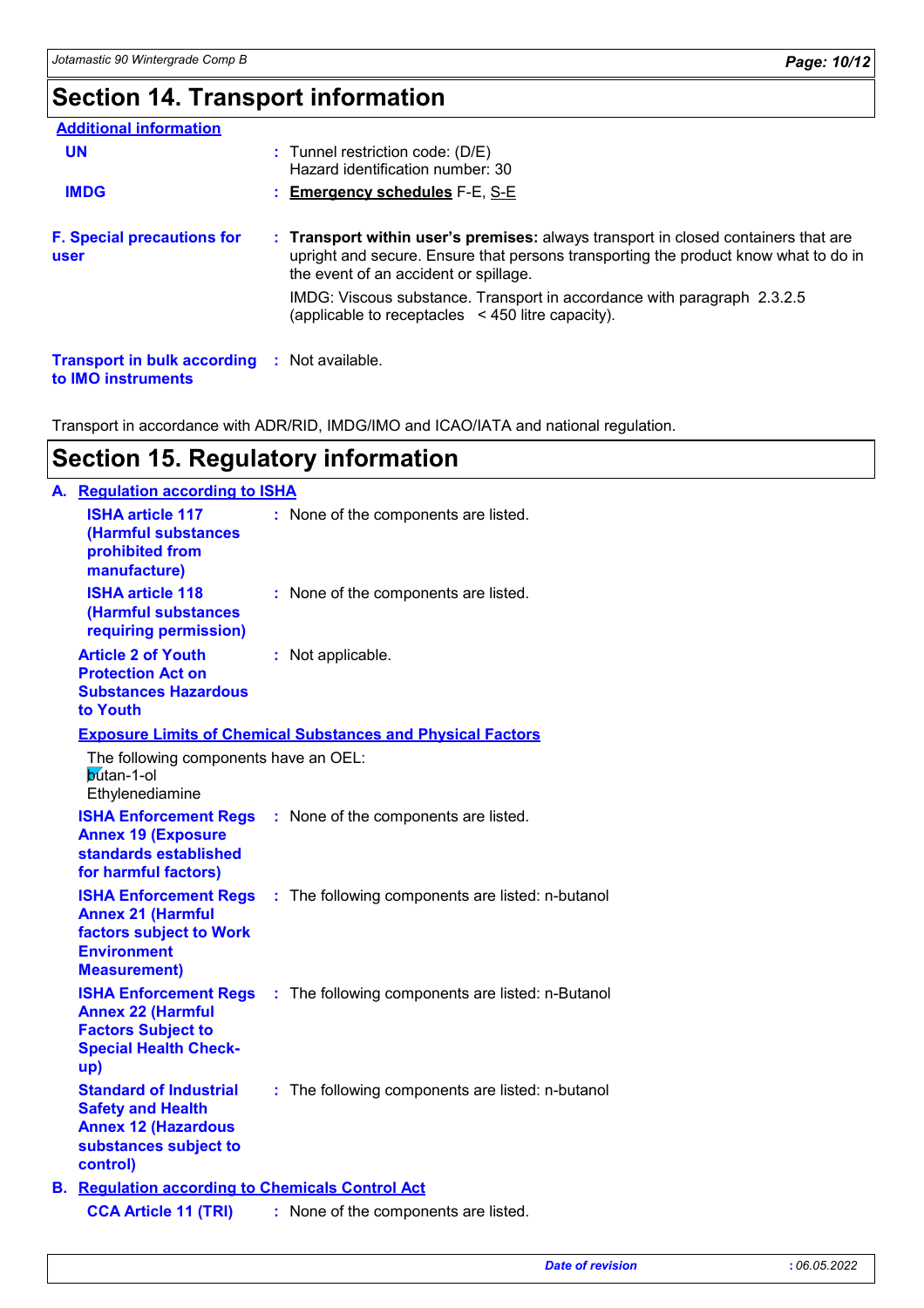# **Section 15. Regulatory information**

| <b>Reach Article 27)</b>                                                        | Article 18 Prohibited (K-: None of the components are listed.                                                                                                                                               |
|---------------------------------------------------------------------------------|-------------------------------------------------------------------------------------------------------------------------------------------------------------------------------------------------------------|
| <b>Article 19 Subject to</b><br>authorization (K-Reach<br><b>Article 25)</b>    | : None of the components are listed.                                                                                                                                                                        |
| <b>Article 20 Toxic</b><br><b>Chemicals (K-Reach</b><br><b>Article 20)</b>      | : Not applicable                                                                                                                                                                                            |
| <b>Reach Article 27)</b>                                                        | Article 20 Restricted (K-: None of the components are listed.                                                                                                                                               |
| <b>CCA Article 39</b><br><b>(Accident Precaution</b><br><b>Chemicals)</b>       | : None of the components are listed.                                                                                                                                                                        |
| <b>Existing Chemical</b><br><b>Substances Subject to</b><br><b>Registration</b> | : The following components are listed: 1,2-Ethanediamine; Ethylenediamine                                                                                                                                   |
| <b>C. Dangerous Materials</b><br><b>Safety Management Act</b>                   | : Class: Class 4 - Flammable Liquid<br>Item: 4. Class 2 petroleums - Water-insoluble liquid<br>Threshold: 1000 L<br>Danger category: III<br><b>Signal word: Contact with sources of ignition prohibited</b> |
| <b>D.</b> Wastes regulation                                                     | : Dispose of contents and container in accordance with all local, regional, national<br>and international regulations.                                                                                      |
| E. Regulation according to other foreign laws                                   |                                                                                                                                                                                                             |
| <b>International regulations</b>                                                |                                                                                                                                                                                                             |
|                                                                                 | <b>Chemical Weapon Convention List Schedules I, II &amp; III Chemicals</b>                                                                                                                                  |
| Not listed.                                                                     |                                                                                                                                                                                                             |
| <b>Montreal Protocol</b>                                                        |                                                                                                                                                                                                             |
| Not listed.                                                                     |                                                                                                                                                                                                             |
|                                                                                 | <b>Stockholm Convention on Persistent Organic Pollutants</b>                                                                                                                                                |
| Not listed.                                                                     |                                                                                                                                                                                                             |
|                                                                                 | <b>Rotterdam Convention on Prior Informed Consent (PIC)</b>                                                                                                                                                 |
| Not listed.                                                                     |                                                                                                                                                                                                             |
|                                                                                 | <b>UNECE Aarhus Protocol on POPs and Heavy Metals</b>                                                                                                                                                       |
| Not listed.                                                                     |                                                                                                                                                                                                             |
| <b>Section 16. Other information</b>                                            |                                                                                                                                                                                                             |
|                                                                                 |                                                                                                                                                                                                             |

| A. References           | : - Registry of Toxic Effects of Chemical Substances<br>- United States Environmental Protection Agency ECOTOX |
|-------------------------|----------------------------------------------------------------------------------------------------------------|
| <b>B.</b> Date of issue | : 25.01.2022                                                                                                   |
| Date of revision        | : 06.05.2022                                                                                                   |
| C. Version              | : 1.01                                                                                                         |
| Date of printing        | : 06.05.2022                                                                                                   |
| D. Other                |                                                                                                                |

**Indicates information that has changed from previously issued version.**